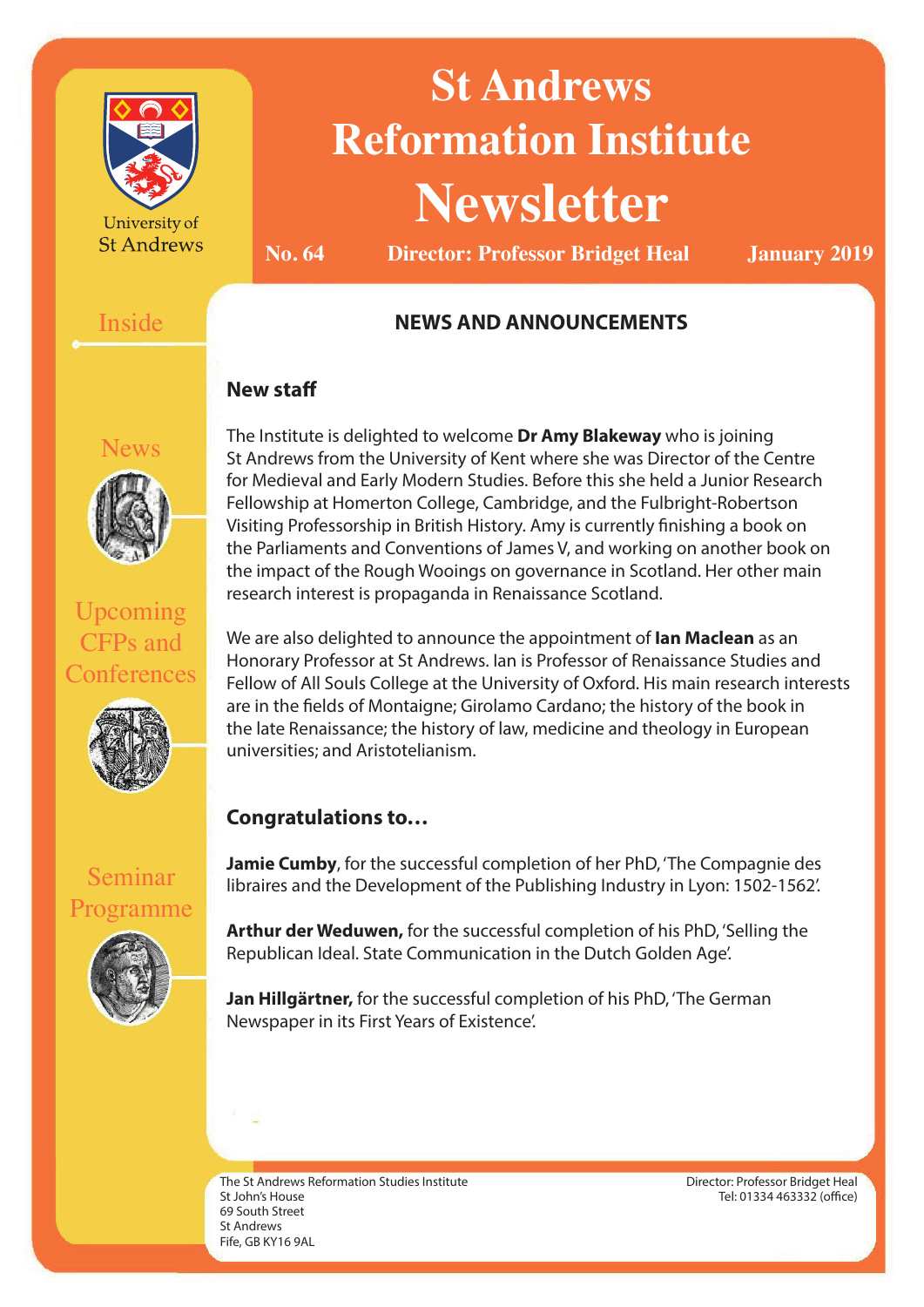## **Conference Calendar**

#### **March 2019**

#### **26-27**

Toleration and Religious Freedom in the Early Modern and Contemporary World

CRASSH, Cambridge

#### **May 2019**

**14**

The Reformation of the Body

Faculty of History, Cambridge

#### **15-17**

Ninth Annual RefoRC Conference on Early Modern Christianity

FSCIRE, Bologna

#### **Other news**

The **12th Annual St Andrews Book Conference** will take place on 20-22 June 2019, with the subject Crisis or Enlightenment? Developments in the Book Trade, 1650-1750. For further details see https://www.ustc.ac.uk/index.php/site/conference

#### **Institute Members' News**

In October **Nora Epstein** spoke at the Remembering the Reformation: Postgraduate Symposium' at Lambeth Palace Library. Her paper was titled, 'Visual Commonplacing: Memorializing Printed Protestant Iconography in Domestic Decoration'.

**Bridget Heal** published 'Ein herrlicher Glaube: Kunst und religiöse Identität in Regensburg und im lutherischen Deutschland im 16. und 17. Jahrhundert' in: Harriet Rudolph (ed.), Die Reichsstadt Regensburg und die Reformation im Heiligen Römischen Reich (Regensburg, 2018), 211-232.

**Sean Heath** (PhD 2017) published 'An Ultramontane Jansenist? Charles Hersent's Panegyric of St Louis (1650)' in: The Journal of Ecclesiastical History, 70/1 (2019), 57-76.

**Jacobus Jacobs** published "'Act with the Cunning of a Fox': The Political Dimensions of the Struggle for Hegemony over New Netherland, 1647-1653" in: The Journal of Early American History, 8/2 (2018), 122-152.

Jaap also spoke with Martine van Ittersum at the conference "Terres Lointaines: Companies, Commerce, Colonies (17th-18th centuries)", Université de Poitiers (France), 10-12 October 2018, presenting a paper titled "Arguing over Empire: International Law and Anglo-Dutch Rivalry in the Banda Islands and North America in the Seventeenth Century".

**Steve Murdoch** has been much occupied with events commemorating the 400th anniversary of the outbreak of the Thirty Years' War. He has given invited lectures at the Folger Institute, at the University of Strathclyde, at the Royal Armouries in Leeds, at the Imperial War Museum North in Manchester and in Vilnius. His recent publications include S. W. Murdoch and K. M. G. Zickermann, '"Bereft of all Human Help"?: Scottish Widows during the Thirty Years' War (1618-1648)' in: Northern Studies 50 (2018).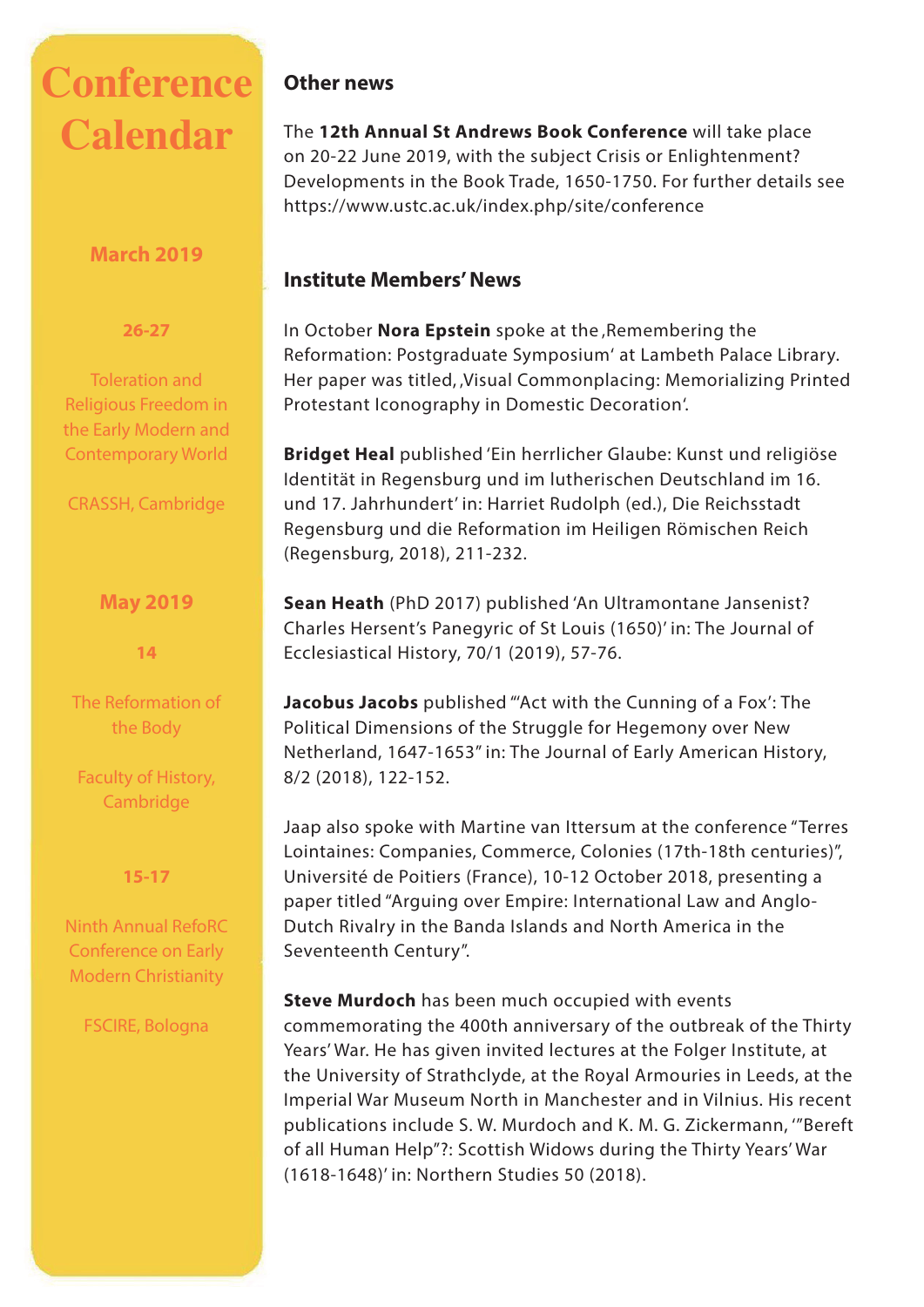**Andrew Pettegree** and **Arthur der Weduwen** have published 'The library as a weapon of state. The pamphlet collection of Gaspar Fagel in Trinity College, Dublin', in Elizabethann Boran (ed.), Book Collecting in Britain and Ireland, 1650-1850 (Dublin: Four Courts Press, 2018), pp. 223-235.

**Chelsea Reutcke** spoke at the 'Remembering the Reformation: Postgraduate Symposium' at Lambeth Palace Library in October. Her paper was titled '"Saith Sander": The place of Nicholas Sander's Schismats Anglicani in 17th century histories of the English Reformation'.

**Tom Scott**, with Ron Addison (ed), A. E. I Bell, A Short History of the Woollen Industry in Langholm, Dumfriesshire (Publications of the Westerkirk Parish Library Trust, 2) (Bentpath, 2018).

#### **Announcements**

The RefoRC Summer School 2019 will take place at the University of Wrocław from July 22-26. The theme is 'Visual Arts as a Medium of Confessionalization'. The Summer School is intended for MA and PhD students, and full details are available here: https://www. reforc.com/reforc-summer-school-2019/

The Warwick-Warburg doctoral training programme on 'Resources and Techniques for the Study of Renaissance and Early Modern Culture' is open for registration. The programme with take place from 21 – 24 May 2019, and details can be found at https:// warwick.ac.uk/fac/arts/ren/warburgwarwick/

#### **Applications are invited…**

For the following School of History **M.Litt Programmes**: M.Litt in Early Modern History; M.Litt in Reformation Studies; M.Litt in Book History.

For further information, see the School of History website: https:// www.st-andrews.ac.uk/history/postgrad/postgrad.html

#### **June 2019**

**20-22**

Twelfth Annual St Andrews Book **Conference** Crisis or Enlightenment? Developments in the Book Trade, 1650-1750

#### **October 2019**

**17-20**

Sixteenth Century Society and Conference

> Annual Conference, St. Louis, Missouri